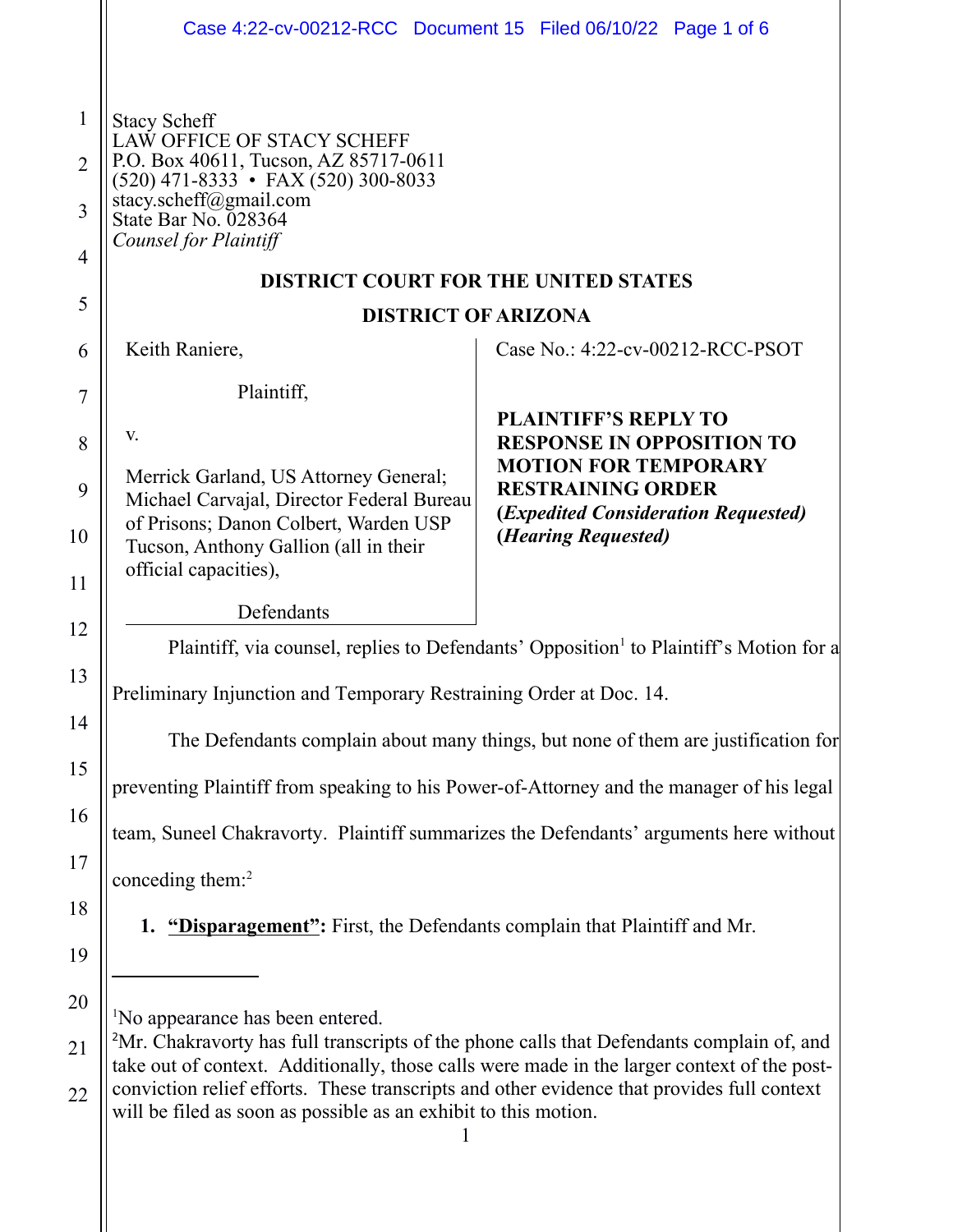## Case 4:22-cv-00212-RCC Document 15 Filed 06/10/22 Page 2 of 6

Chakravorty disparaged the judge and the criminal prosecution in his criminal case. Doc. 14, p.2.

- **2. "Publicity":** Second, that the non-privileged and monitored phone calls were used in podcasts and other publicity. Doc. 14, p.3.
- **3. "Dancing women and Donuts":** Third, that Plaintiff is charged with posing a security risk to the prison by causing women to dance outside the prison and offer prison employees donuts and coffee. Doc. 14, p.3.

**4. "Established relationship":** Fifth, that Mr. Chakravorty did not have an established relationship with Plaintiff prior to his incarceration. Doc. 14, pp.5-6.

**5.** "NXIVM affiliation": And finally, that Mr. Chakravorty is "affiliated" with NXIVM. Doc. 14, pp. 6-7.

The Defendants appear to admit that their justification for banning Mr. Chakravorty consists mainly of their dislike for his effectiveness in assisting Plaintiff: the **disparagement** of the government; the **established relationship** standard (which conveniently contains exceptions to *either having or not having* an established relationship based on vague references to "the security… of the institution"); and the **NXIVM affiliation** arguments are all factors that can also be viewed as perfectly innocuous and legal activities that are reasonable for the Power-of-Attorney and paralegal/manager of the legal team.

The Defendants argue that Plaintiff still has access to his attorneys, and that Mr. Tully has never issued a pledge to supervise Mr. Chakravorty's activities. However, Mr. Chakravorty had been communicating with Mr. Raniere - without incident - up until May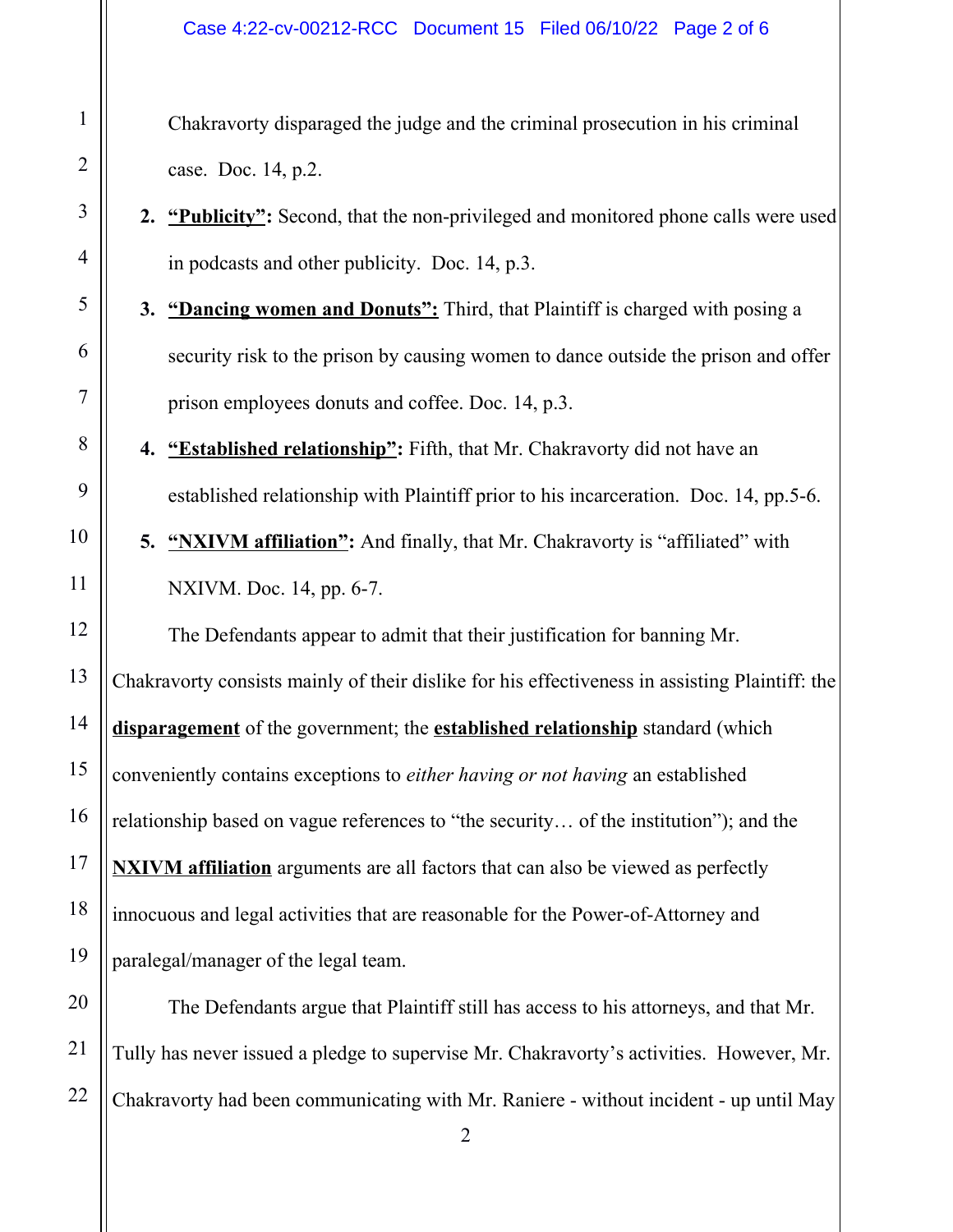2, 2021, when Defendants suddenly decided that, in their opinion, Mr. Chakravorty "did not have an **established relationship** with Plaintiff prior to his incarceration." Doc. 14, p.6.

Defendants also argue that Mr. Chakravorty is suspect because of his **NXIVM affiliation**. However, both cannot be simultaneously true: either Mr. Chakravorty *had* an **established relationship** with Plaintiff via his alleged **NXIVM affiliation**, which would weigh in favor of allowing communications, OR he *did not* have an **established relationship** with Plaintiff and therefore no **NXIVM affiliation**, which would also weigh in favor of allowing communications, according to Defendants' logic. Defendants here are using misdirection to show the Court the picture that they want it to see: i.e. 'heads I win, tails you lose'.

Additionally, NXIVM was never adjudged a criminal organization, only Plaintiff's "inner circle", which *does not* include Mr. Chakravorty. Therefore any **NXIVM affiliation** is entirely innocuous and insufficient to justify any legitimate penological goal.

Defendants also argue that, because Mr. Chakravorty spoke to Plaintiff on a monitored line, that he voided the attorney/client privilege. This is also a logical inconsistency: Defendants admit that they do not recognize Mr. Chakravorty as a legal professional, despite his position as paralegal and manager of the legal team, therefore he was forced to communicate on a monitored line. This allowed Defendants to listen to the conversations and determine whether the communications posed any threat to the prison, and if so, to take steps to mitigate the harms. Despite all of this monitoring, Mr.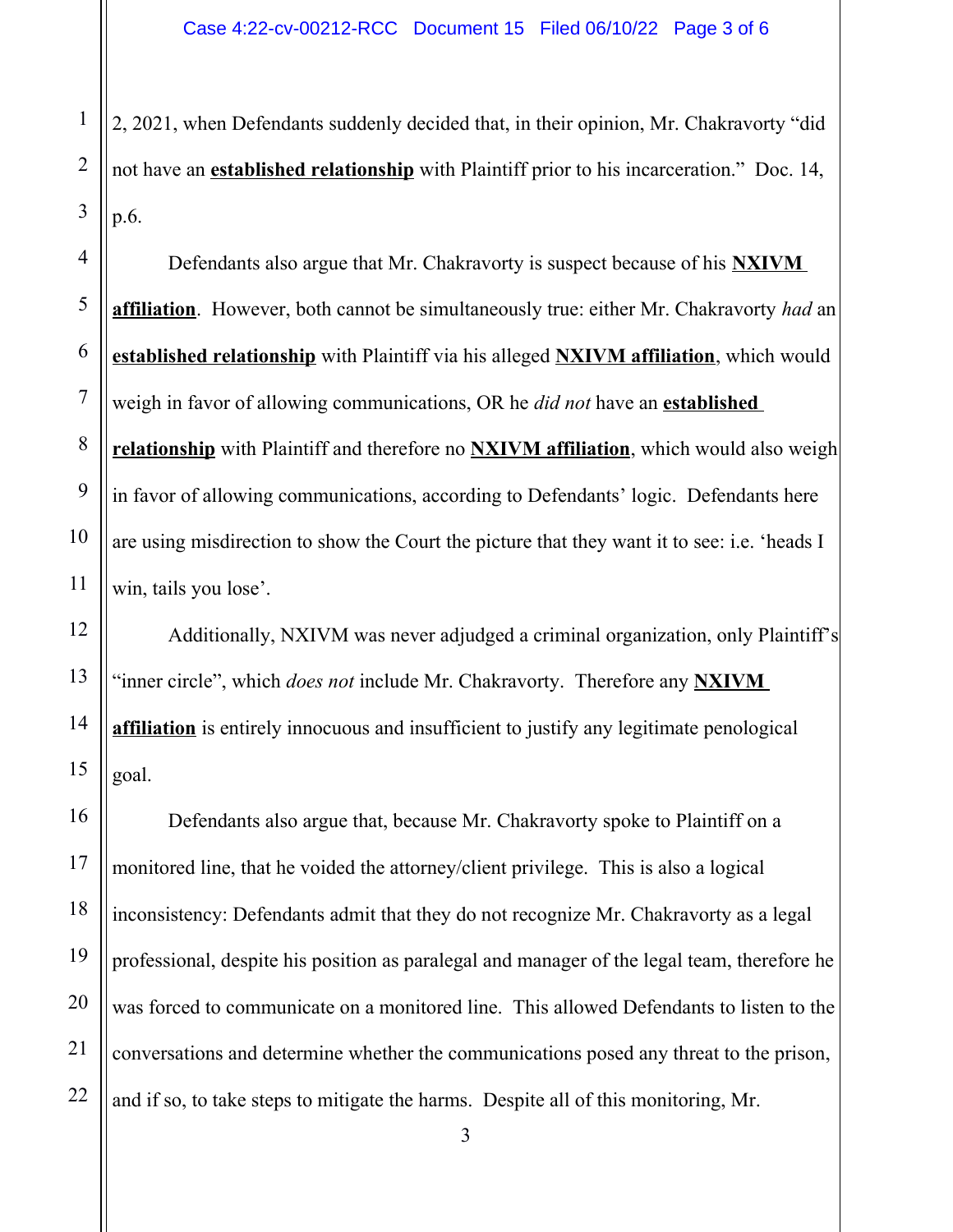Chakravorty was allowed to visit with Plaintiff until May 2, 2021. Now, Defendants seek to use these *monitored* communications against Plaintiff's claims, including the **Disparagement** and **Publicity** arguments.

However, the fact that Mr. Chakravorty has been the moving force behind Plaintiff's post-conviction relief efforts does not detract from his central role in managing the legal team. Defendants fail to draw a significant distinction between being an "ardent" supporter, and being a trusted power-of-attorney and paralegal and legal manager. There is no reason why he cannot be both. Indeed, Mr. Chakravorty is more than just a paralegal, he is the lynchpin of the legal team, having hired and fired attorneys for Plaintiff. Therefore being able to speak with his attorneys does Plaintiff no good without the technical interpreter and supporter who has been the driving force behind Plaintiff's post-conviction relief efforts for nearly three years.

## **II. Law & Argument**

Defendants use the *Turner* standard to argue against Plaintiff's right to Free Speech. However, the *Turner* standard does not apply when attorney/client communications, and access to the courts are implicated.

Following *Wolff,* courts have analyzed claims regarding the confidentiality of attorney-inmate communications under various constitutional principles, including the First Amendment right to freedom of speech and the Fourteenth Amendment rights to due process and access to the courts, or some combination of these rights. Courts also have recognized that "while most cases brought by prisoners are civil... [a] practice of prison officials reading mail between a prisoner and his lawyer in a criminal case would raise serious issues under the Sixth Amendment ... which guarantees a right to counsel in criminal cases." *Guajardo–Palma v.* 

21

22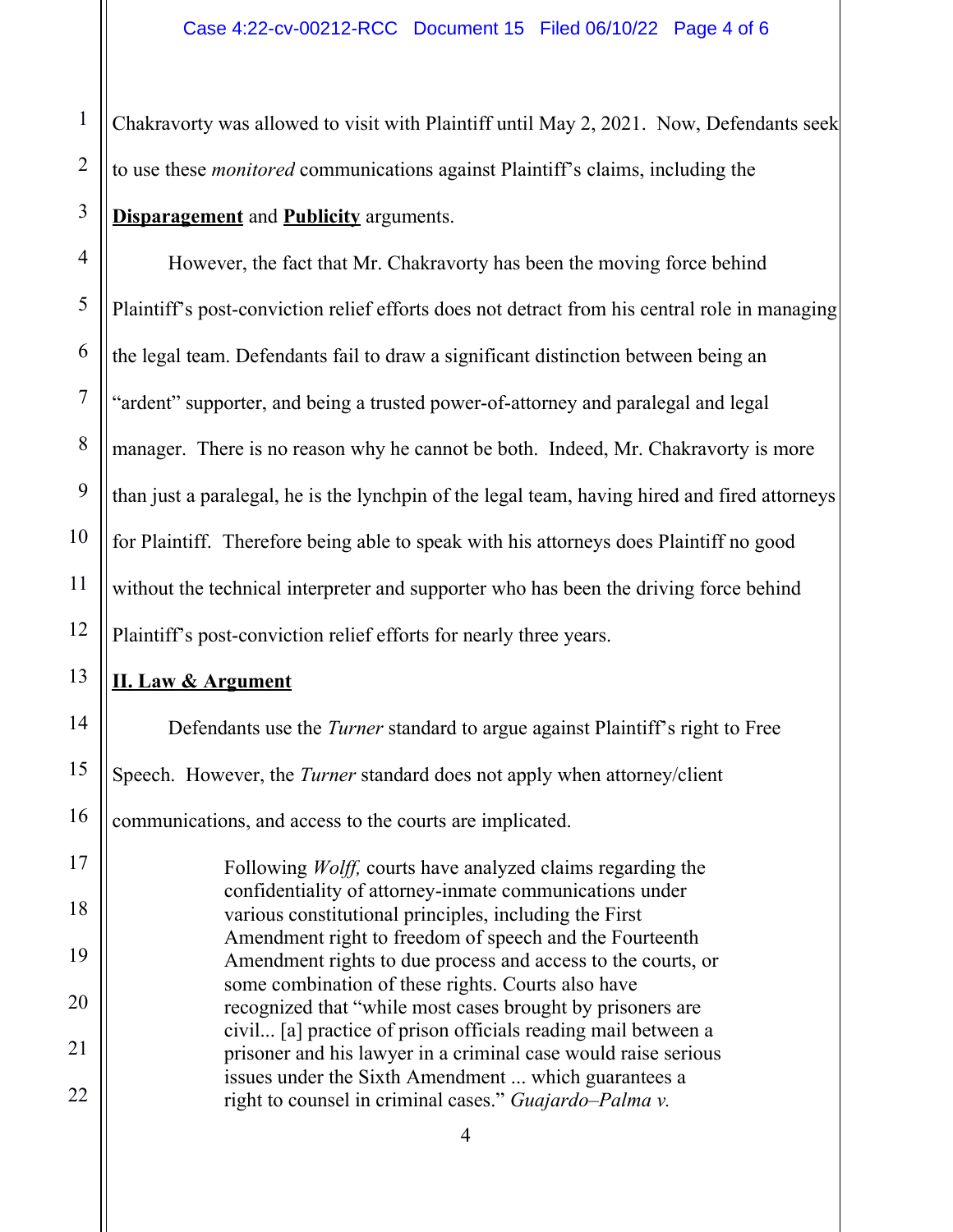|                | Case 4:22-cv-00212-RCC Document 15 Filed 06/10/22 Page 5 of 6                                                                                                                  |  |  |
|----------------|--------------------------------------------------------------------------------------------------------------------------------------------------------------------------------|--|--|
| 1              | <i>Martinson</i> , 622 F.3d 801, 803 (7th Cir.2010); see also                                                                                                                  |  |  |
| $\overline{2}$ | Merriweather v. Zamora, 569 F.3d 307, 317 (6th Cir.2009)<br>("[O] pening properly marked legal mail alone  implicates                                                          |  |  |
| 3              | both the First and Sixth Amendments because of the potential<br>for a 'chilling effect.'"); Altizer v. Deeds, 191 F.3d 540, 549                                                |  |  |
| 4              | n. 14 (4th Cir.1999) ("Inspecting an inmate's legal mail may<br>implicate the inmate's Sixth Amendment right to<br>communicate freely with his attorney in a criminal case."). |  |  |
| 5              | <i>Nordstrom v. Ryan, 762 F.3d 903, 909 (9th Cir. 2014).</i>                                                                                                                   |  |  |
| 6              |                                                                                                                                                                                |  |  |
| $\overline{7}$ | It is not surprising that the Defendants focus on the deferential Turner standard                                                                                              |  |  |
| 8              | instead of the stricter First and Sixth Amendment standards. In <i>Nordstrom</i> , the plaintiff                                                                               |  |  |
| 9              | there was in the same legal posture as Mr. Raniere is here: his appeals are done, and he is                                                                                    |  |  |
| 10             | pursuing post-conviction relief, with an upcoming deadline. Another similarity between                                                                                         |  |  |
| 11             | <i>Nordstrom</i> and Plaintiff here is the creativity of the prison administrators in imagining                                                                                |  |  |
| 12             | things that <i>might be</i> a threat to prison security, but probably are not:                                                                                                 |  |  |
| 13             | The district court is correct that outgoing legal mail <i>could</i> be<br>used to facilitate criminal activity, but ADC did not present                                        |  |  |
| 14             | any evidence that this has ever happened, or that it is likely to<br>happen.                                                                                                   |  |  |
| 15             | Nordstrom v. Ryan, 856 F.3d 1265, 1273 (9th Cir. 2017) (emphasis in original).                                                                                                 |  |  |
| 16             | Similarly here, things such as <b>Dancing women and Donuts</b> outside the prison                                                                                              |  |  |
| 17             | fences pose no obvious threat to prison security. Indeed, Defendants admit that the                                                                                            |  |  |
| 18             | problem was easily solved by moving Plaintiff to a different side of the prison. Nor does                                                                                      |  |  |
| 19             | <b>Publicity</b> pose any threat to prison security, but rather is a crucial right:                                                                                            |  |  |
| 20             | When the prison gates slam behind an inmate, he does not<br>lose his human quality; his mind does not become closed to                                                         |  |  |
| 21             | ideas; his intellect does not cease to feed on a free and open                                                                                                                 |  |  |
| 22             | interchange of opinions; his yearning for self-respect does not<br>end; nor is his quest for self-realization concluded.                                                       |  |  |
|                | 5                                                                                                                                                                              |  |  |